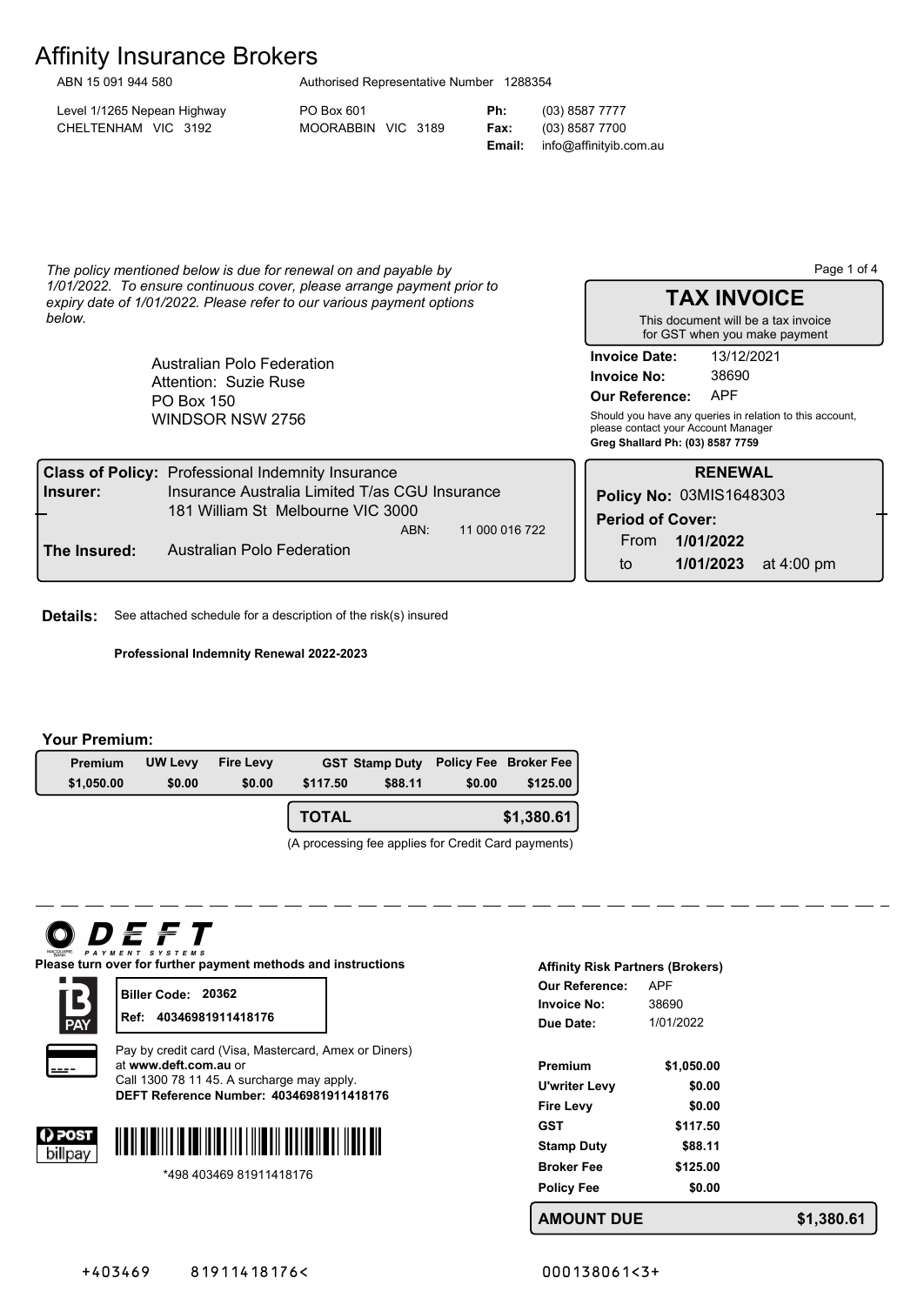## **Schedule of Insurance** Page 2 of <sup>4</sup>

|                                                                                                                                                                                                                                               | <b>Schedule of Insurance</b>                                   |                                                                                                                                                                                                                                                         |                                                                         |                            |      |                                                                             |                                                                             | Page 2 of 4       |
|-----------------------------------------------------------------------------------------------------------------------------------------------------------------------------------------------------------------------------------------------|----------------------------------------------------------------|---------------------------------------------------------------------------------------------------------------------------------------------------------------------------------------------------------------------------------------------------------|-------------------------------------------------------------------------|----------------------------|------|-----------------------------------------------------------------------------|-----------------------------------------------------------------------------|-------------------|
|                                                                                                                                                                                                                                               | <b>Class of Policy:</b><br>The Insured:                        | Professional Indemnity Insurance<br><b>Australian Polo Federation</b>                                                                                                                                                                                   |                                                                         |                            |      | <b>Policy No:</b><br><b>Invoice No:</b><br><b>Our Ref:</b>                  | 03MIS1648303<br>38690<br><b>APF</b>                                         |                   |
|                                                                                                                                                                                                                                               |                                                                |                                                                                                                                                                                                                                                         |                                                                         |                            |      |                                                                             |                                                                             |                   |
| ltem 1                                                                                                                                                                                                                                        | The Policyholder:                                              |                                                                                                                                                                                                                                                         | AUSTRALIAN POLO FEDERATION                                              |                            |      |                                                                             |                                                                             |                   |
|                                                                                                                                                                                                                                               | Item 2 Address:                                                |                                                                                                                                                                                                                                                         | HARLEY PLACE SUIT 408, 251<br><b>OXFORD ST</b><br><b>BONDI JUNCTION</b> |                            | 2022 |                                                                             |                                                                             |                   |
| Item 3                                                                                                                                                                                                                                        | <b>Professional Services</b><br><b>Covered by this Policy:</b> |                                                                                                                                                                                                                                                         | REFER TO SPECIAL ITEMS BELOW                                            |                            |      |                                                                             |                                                                             |                   |
| ltem 4                                                                                                                                                                                                                                        | <b>Description of Policy:</b>                                  |                                                                                                                                                                                                                                                         | Civil Liability Professional Indemnity CGU PI 05-21                     |                            |      |                                                                             |                                                                             |                   |
|                                                                                                                                                                                                                                               | Item 5 Period of Insurance:                                    |                                                                                                                                                                                                                                                         | 12 Months                                                               |                            |      |                                                                             |                                                                             |                   |
|                                                                                                                                                                                                                                               | Item 6 Premium Details:                                        |                                                                                                                                                                                                                                                         | As per invoice                                                          |                            |      |                                                                             |                                                                             |                   |
|                                                                                                                                                                                                                                               | Item 7 Particulars of Risk:                                    |                                                                                                                                                                                                                                                         |                                                                         |                            |      |                                                                             |                                                                             |                   |
|                                                                                                                                                                                                                                               | 7.1 The Total Sum Insured is<br>7.2 Amount of the Excess       |                                                                                                                                                                                                                                                         |                                                                         | \$1,000,000<br>\$2,000,000 |      | which includes all Policy sections, and<br>in the aggregate for all Claims. |                                                                             | \$5,000           |
| (a) Australia and New Zealand Jurisdictions<br>(b) Other Jurisdictions<br>(c) Enquiries<br>(d) Employment Practices Liability<br>(e) Fidelity Cover<br>7.3 Application of the Excess in respect of Australia and<br>New Zealand Jurisdictions |                                                                |                                                                                                                                                                                                                                                         |                                                                         |                            |      |                                                                             | \$5,000<br>\$1,000<br>Not Applicable<br>Not Applicable<br>- Costs exclusive |                   |
|                                                                                                                                                                                                                                               |                                                                | 7.4 Application of the Excess in respect of Other Jurisdictions<br>7.5 The Retroactive Date is without limitation of date.<br>7.6 Jurisdictional limits are WORLD WIDE, EXCLUDING U.S.A.<br>7.7 The date of the Proposal and declaration is 22/11/2021. |                                                                         |                            |      |                                                                             |                                                                             | - Costs inclusive |
| ltem 8                                                                                                                                                                                                                                        |                                                                | <b>Joint Ventures: No Named Joint Ventures</b>                                                                                                                                                                                                          |                                                                         |                            |      |                                                                             |                                                                             |                   |

- Item 9 **Specific Cover Limits:**
	-
	- 9.1 Enquiries \$250,000<br>9.2 Employment Practices Liability \$250,000 services and the services of the services of the services of the s 9.2 Employment Practices Liability 9.3 Fidelity Cover Not Insured 9.4 Cyber Cover Extension

### Item 10 **Special Items:**

This Policy is subject to the following endorsements, details of which are set out at the end of this Schedule.

- 1. MOLESTATION & ABUSE EXCLUSION 2. BODILY INJURY/PROPERTY DAMAGE<br>3. ANTI DOPING EXCLUSION 4. PROFESSIONAL SERVICES
- 3. ANTI DOPING EXCLUSION<br>5. SPECIFIC EXCLUSION
- 
- 
- 
- 6. CONTRACTORS ENDORSEMENT

## **DETAILS OF SPECIAL ITEMS ATTACHING TO AND FORMING PART OF THE POLICY**

## **1. MOLESTATION & ABUSE EXCLUSION**

 Notwithstanding anything else to the contrary contained in the Policy, it is declared and agreed that We do not provide Cover for any Claims or Covered Claims based upon, directly or indirectly arising from or attributable to any actual or alleged molestation of, interference with, bullying of, mental abuse of or physical abuse of any person.

In all other respects the Policy remains unaltered.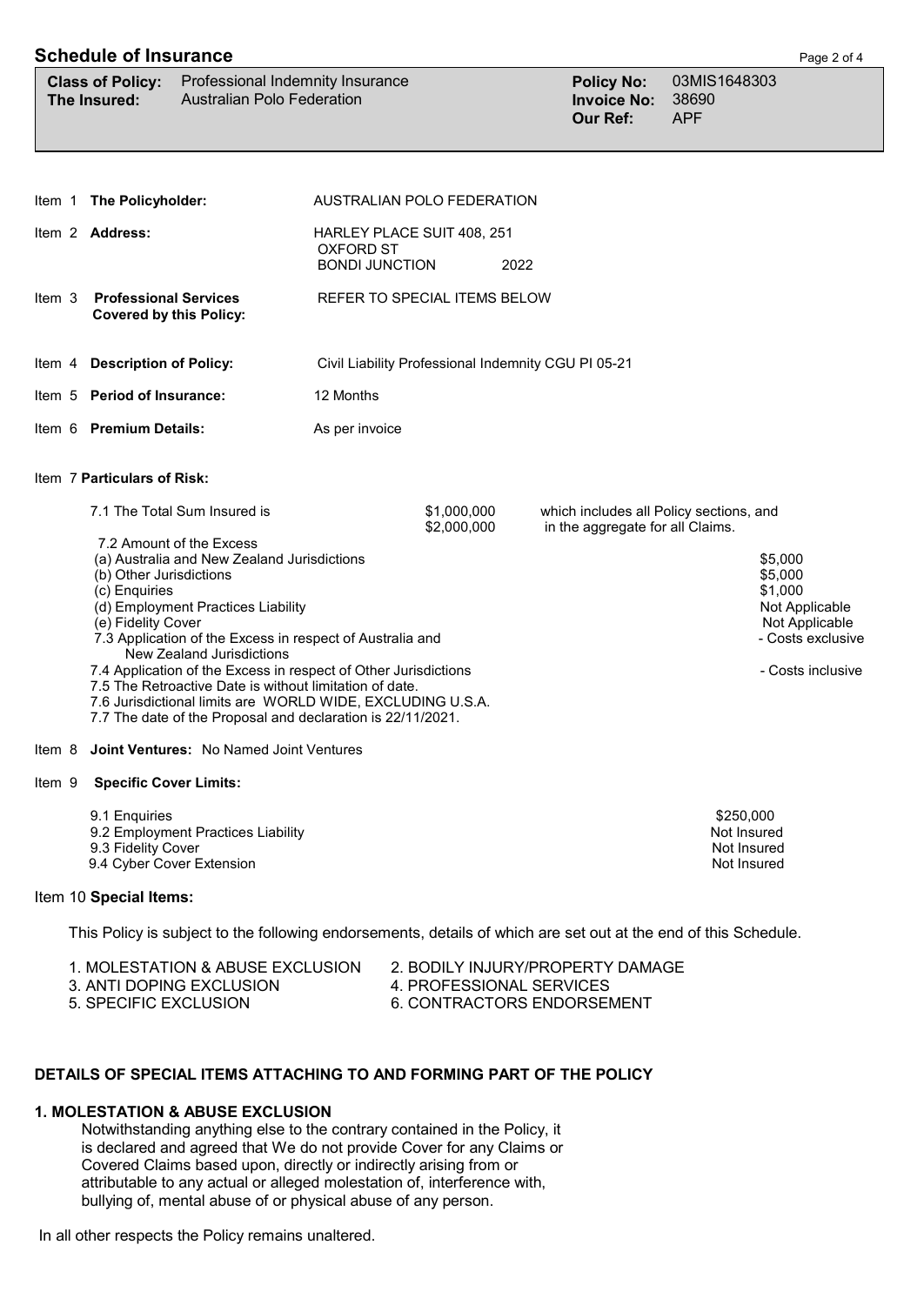## **Schedule of Insurance Page 3 of 4**

| <b>Class of Po</b> |  |  |
|--------------------|--|--|
| The Insure⊦        |  |  |

**Class of Policy:** Professional Indemnity Insurance **Policy No:** 03MIS1648303 **The Invoice No: 38690**<br>**The Invoice No: 38690**<br>**The Invoice No: 38690** 

## **2. BODILY INJURY/PROPERTY DAMAGE**

 Notwithstanding anything else to the contrary contained in the Policy, it is declared and agreed that We do not Cover any Claims or Covered Claims based upon, directly or indirectly arising from or attributable to:

- a) bodily injury (including emotional distress, mental anguish or humiliation), sickness, disease or death of any person; or
- b) destruction of or damage to tangible property (including the loss of use thereof).

In all other respects the Policy remains unaltered.

## **3. ANTI DOPING EXCLUSION**

 This Policy does not provide Cover for any Claim or Loss or Defence costs arising directly or indirectly out of the use or alleged use by any person of a performance enhancing substance or a substance banned by the Australian Sports Drug Agency and/or World Anti-Doping Agency. This endorsement overrides anything else to the contrary which is expressed or implied in the Policy.

## **4. PROFESSIONAL SERVICES**

- 1) Promotion, Encouragement of the sport of Sport of Polo in Australia
- 2) Facilitations of Educational and Resources to members
- 3) Administrating & Maintaining the membership, rules, rule book, regulate the conduct of members. and assist with the setting of handicaps
- 4) Organise, Co-ordinate, Promote, foster & support events, competitions, shows and exhibitions in relation to the sport of Polo and to give or contribute to prizes, awards, distinctions and trophies.

## **5. SPECIFIC EXCLUSION**

 Notwithstanding anything else to the contrary contained in the Policy, it is declared and agreed that We do not provide Cover for any Claims or Covered Claims brought against Affiliates and/or Clubs of the Australian Polo Federation.

In all other respects the Policy remains unaltered.

## **6. CONTRACTORS ENDORSEMENT**

 Notwithstanding anything else to the contrary, it is declared and agreed that this Policy shall extend to provide Cover to any "Contractor of the Insured" for liability (as otherwise Covered by this Policy) arising from any breach of professional duty of any such "Contractor of the Insured" performing the Professional Services described elsewhere in the Schedule, whilst working for and on behalf of the Insured only.

 Cover under this extension is subject to all the terms and conditions of this Policy. We only provide cover under this extension if the "Contractor of the Insured" claiming coverage under this extension agrees to be bound by this Policy terms, conditions, exclusions and limits.

 "Contractor of the Insured" shall mean an individual who is performing any of the Professional Services Covered under this Policy in accordance with the